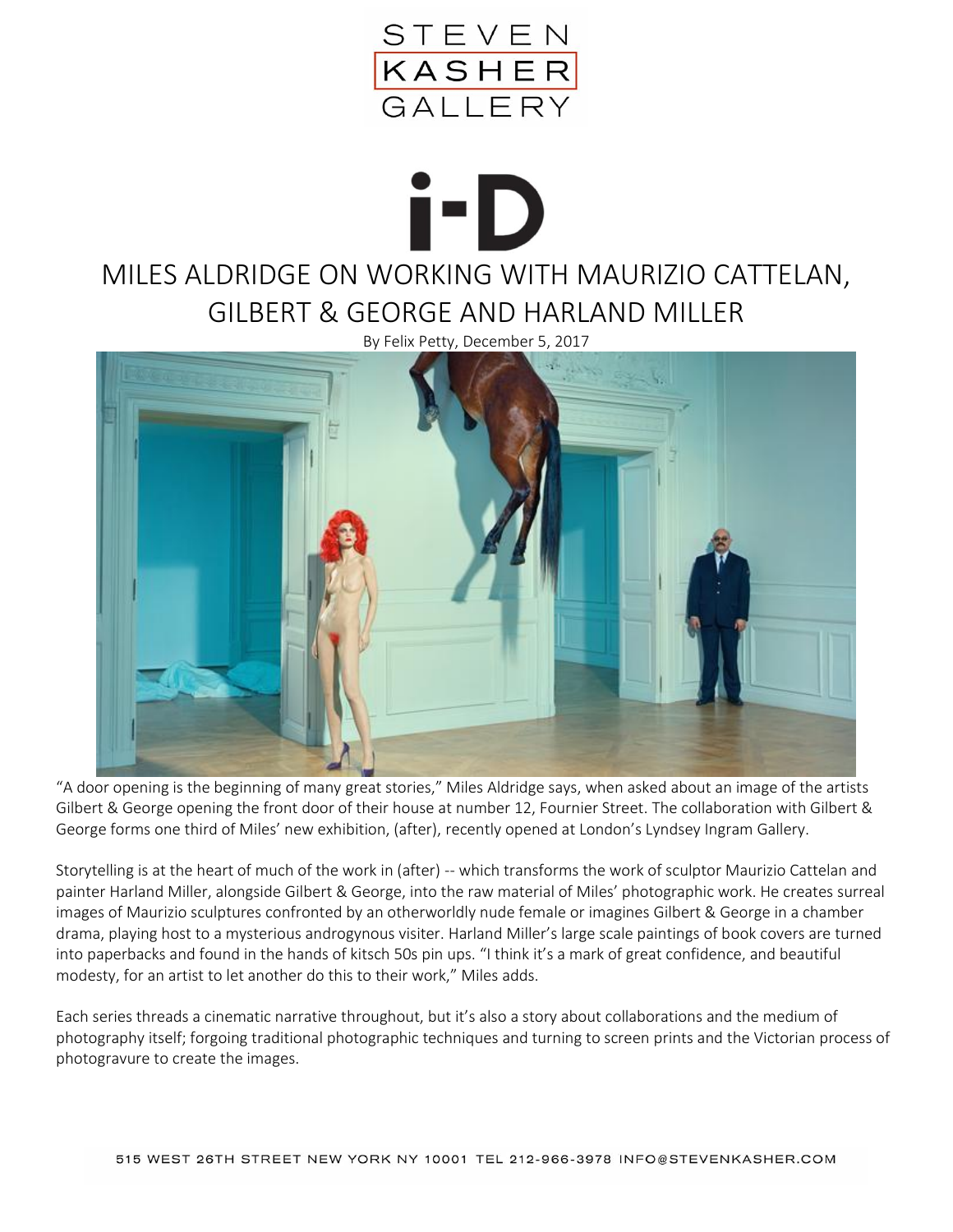

"Working with Maurizio began simply, as many things do, when you look back on them. It turned out, via someone I was working with, that we were both mutual fans of each other. So they put us in touch. I got an email from Maurizio, saying he loved my work, and he added something like 'In the sea of images it's still possible to create meaningful work' - referring to Instagram and the endless unstoppable diarrhea of images.

I'd been doing a lot of work for Italian Vogue, working in a very slick advertising aesthetic but trying to convey some kind of anxiety or unease with it, questioning consumerism. It was all down to Franca Sozzani, who really trusted me to create the work. It was important not to make it too dark and keep it a little mysterious. We didn't have conversations about what something meant, it didn't need to be said with Franca, that's why she was a great editor. I think my style is very similar to Maurizio's, with Toilet Paper especially, which used a similar style to create images that seemed to be saying that consumerism and modern culture is attacking us. Rather like Andy Warhol's Car Crashes, the things we covet, kill us.

I'd grown up with an older sister who was a successful model. When I got my chance to be a fashion photographer I didn't want to promote the idea that being rich and beautiful means you are happy. Life and the world isn't like that. That's what I wanted to say with my Italian Vogue work. You just have read five pages of a newspaper to know the world isn't the way magazines present it.

We went back and forth talking about photography over email, talking about starting to maybe do something together. One day he sent me an email and said 'Look I've got a show opening in Paris which I think would be a great background to your photography.' The exhibition was full of all his famous sculptures, and I had the idea to have these quite kitsch female fury's confronting them; their modernity confronted by the classical female nude.

So we planned to meet at 7PM, as the museum closed, and work through the night. Maurizio had a little bed set up in one room and he'd sneak off and nap occasionally. We worked right through till the museum opened in the morning. He was kind of obsessed with photography, talking about lenses, film, processing, printing, the lights we were using. Like all good artists he's managed to keep that childish enthusiasm for everything. He was very free and easy to work with, very inquisitive, and kind of let me do my thing, putting some ideas in too.

Maurizio was the first artist I worked with, and from there it became not just about the relationship with the different artists, but also about my relationship with photography, and the different processes and possibilities of the medium."

"I've known Harland for about 20 years. When we first met Harland was trying to be a novelist and I wanted to be a filmmaker, trying to find a way into Hollywood. I started taking pictures of Harland before I was really a photographer and before he was a painter. His paintings are all about writing -- without the titles they would, I suppose, be a form of abstract expressionism, blocks of colour, paint and texture. With the titles they become whole I think. The humour in his work is undeniably British. Slightly kitchen sink, full of innuendo, but also very profound, they strike the imagination.

I sat in the cathedral-like space of the white cube looking at Harland's works, wondering what I could do with these paintings that reminded me of so many things about my own childhood. One of the points of art is to play and to see where it leads you. In a way that was very much how I saw this project unfolding. I loved the idea of doing something as simple as turning his fake book covers into real books, it's so obvious. I think my naivety carried it through. I think you have to try and retain that childish simplicity. My father was a great artist but he was an eternal child and his artistic logic was like a children's storybook, it was really strange, really charmingly naive. We tend to live with such a high level of pretension and critical theory that something so obvious wouldn't seem right.